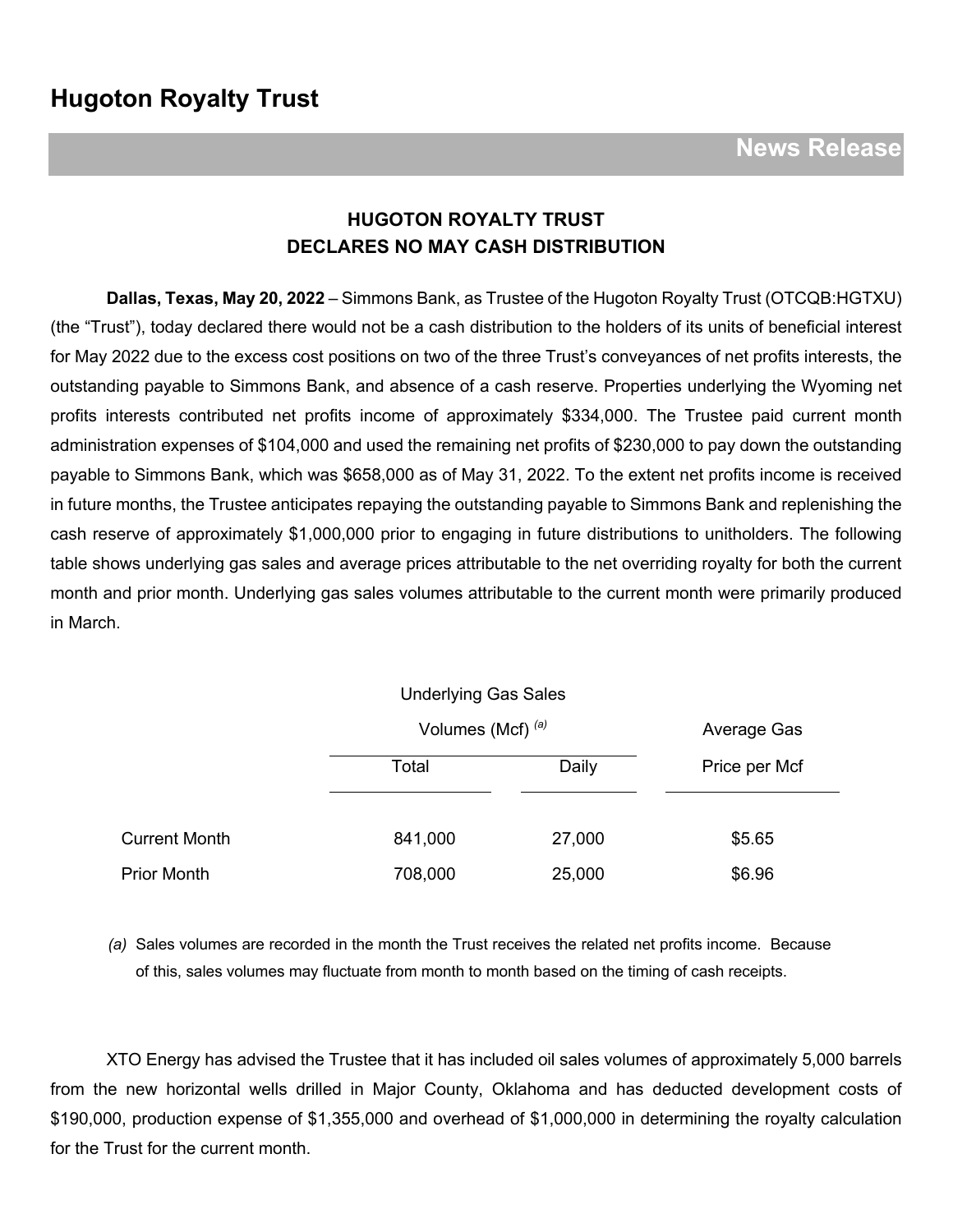# **Hugoton Royalty Trust**

#### **Agreement to Sell Trust Assets**

On July 2, 2021 the Trustee announced that it has entered into a purchase and sale agreement with XTO Energy pursuant to which XTO Energy would acquire for \$6,600,000 in cash the net overriding royalty interest created pursuant to the net profits interest conveyances held by the Trust and certain other assets constituting substantially all of the assets of the Trust.

The consummation of the sale of the assets is subject to the satisfaction of customary closing conditions, including approval of the sale from holders of units of beneficial interest in the Trust ("Units") holding Units representing eighty percent (80%) or more of all the Units outstanding, or a final judicial determination authorizing the Trustee to consummate the sale of the assets. The Trustee held a Special Meeting of unitholders on December 10, 2021 for the purpose of approving the sale of assets. The sale was not approved by unitholders.

Execution of the purchase and sale agreement followed a process previously announced by the Trust whereby the Trustee had engaged a third party to market the Trust's assets.

#### Expense Reserve

The expense reserve used to pay administrative expenses in the absence of current month distributions was depleted in October 2020. As a result, Simmons Bank, the Trustee, has paid expenses for the Trust, subject to its rights to be indemnified and reimbursed pursuant to the terms of the Trust indenture. However, there is nothing in the Trust indenture that requires Simmons Bank to pay the expenses for the Trust. The right to indemnification would include proceeds received from a sale of the Trust's assets, if any.

#### Excess Costs

XTO Energy has advised the Trustee that \$82,000 of excess costs were recovered on properties underlying the Kansas net profits interests. However, after the partial recovery, there were no remaining proceeds from the properties underlying the Kansas net profits interests to be included in the current month's distribution. Underlying cumulative excess costs remaining on the Kansas net profits interests total \$2,846,000, including accrued interest of \$486,000.

XTO Energy has advised the Trustee that \$2,132,000 of excess costs, including accrued interest of \$763,000, were recovered on properties underlying the Oklahoma net profits interests. However, after the partial recovery, there were no remaining proceeds from the properties underlying the Oklahoma net profits interests to be included in the current month's distribution. Underlying cumulative excess costs remaining on the Oklahoma net profits interests consists entirely of accrued interest of \$1,744,000. This balance does not include the portion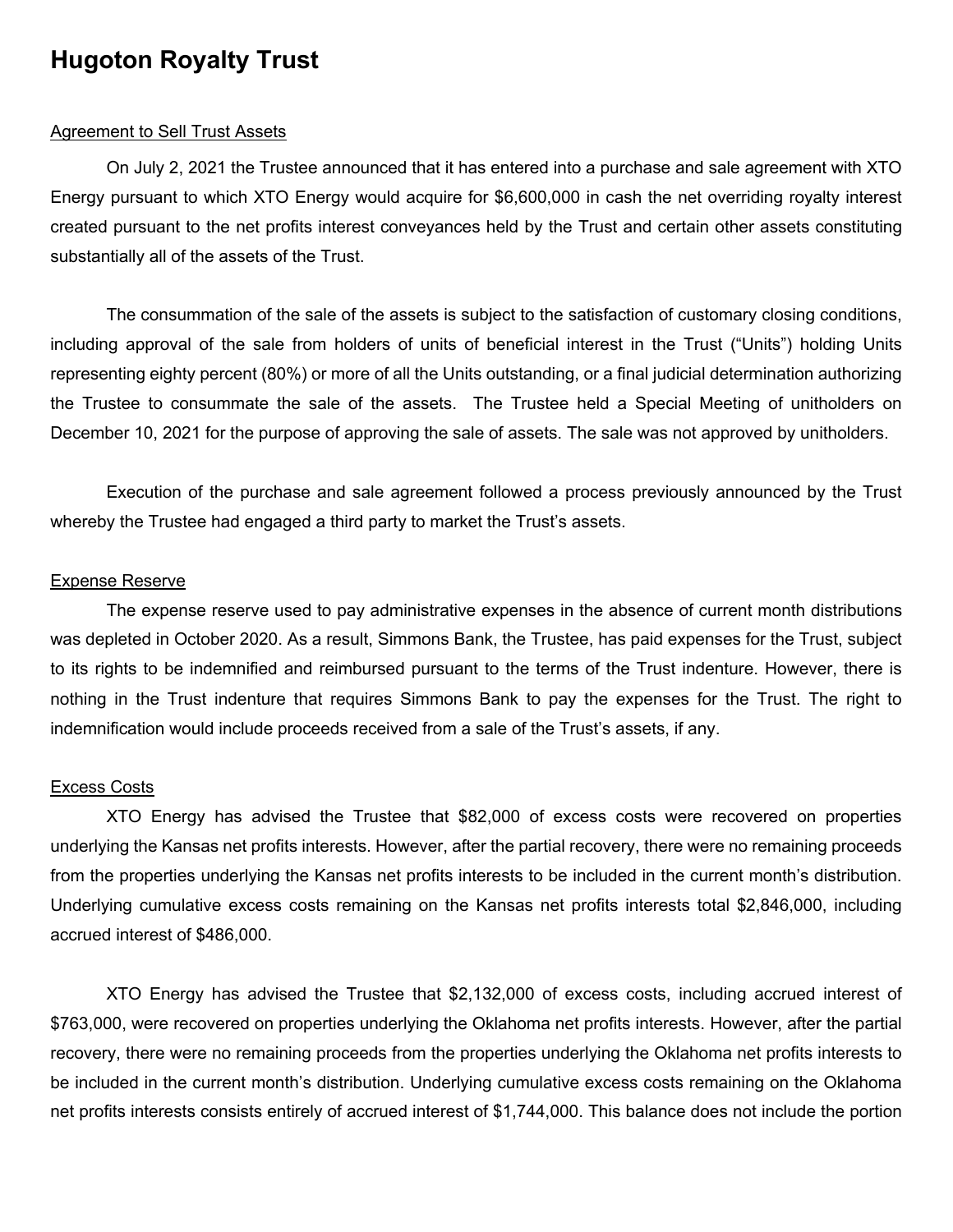## **Hugoton Royalty Trust**

of the *Chieftain* settlement the arbitration panel determined could be charged as a production cost. XTO Energy has estimated the amount to be approximately \$14.6 million (net to the Trust).

#### Arbitration

As previously disclosed, XTO Energy advised the Trustee that it reached a settlement with the plaintiffs in the *Chieftain* class action royalty case. On July 27, 2018, the final plan of allocation was approved by the court. Based on the final plan of allocation, XTO Energy advised the Trustee that it believes approximately \$24.3 million in additional production costs should be allocated to the Trust. On May 2, 2018, the Trustee submitted a demand for arbitration seeking a declaratory judgment that the *Chieftain* settlement is not a production cost and that XTO Energy is prohibited from charging the settlement as a production cost under the conveyance or otherwise reducing the Trust's payments now or in the future as a result of the *Chieftain* litigation. The Trust and XTO Energy conducted the interim hearing on the claims related to the *Chieftain* settlement on October 12-13, 2020. In the arbitration, the Trustee contended that the approximately \$24.3 million allocation related to the *Chieftain* settlement was not a production cost and, therefore, there should not be a related adjustment to the Trust's share of net proceeds. However, XTO Energy contended that the approximately \$24.3 million was a production cost and should reduce the Trust's share of net proceeds.

On January 20, 2021, the arbitration panel issued its Corrected Interim Final Award (i) "reject[ing] the Trust's contention that XTO has no right under the Conveyance to charge the Trust with amounts XTO paid under section 1.18(a)(i) as royalty obligations to settle the *Chieftain* litigation" and (ii) stating "[t]he next phase will determine how much of the *Chieftain* settlement can be so charged, if any of it can be, in the exercise of the right found by the Panel." Following briefing by both parties, on May 18, 2021, the Panel issued its second interim final award over the amount of XTO Energy's settlement in the *Chieftain* class action lawsuit that can be charged to the Trust as a production cost. The Panel in its decision has ruled that out of the \$80 million settlement, the "Trust is obligated to pay its share under the Conveyance of the \$48 million that was received by the plaintiffs in the *Chieftain* lawsuit by virtue of the settlement of that litigation. The Trust is not obligated by the Conveyance to pay any share of the \$32 million received by the lawyers for the plaintiffs in the *Chieftain* lawsuit by virtue of the settlement." XTO Energy and the Trustee are in the process of determining the portion of the \$48 million that is allocable to Trust properties to be charged as an excess cost to the Trust, but estimate it to be approximately \$14.6 million net to the Trust.

The Oklahoma conveyance is already currently subject to excess costs that will need to be recovered prior to any distribution to unitholders. Therefore, the reduction in the Trust's share of net proceeds from the portion of the settlement amount the Panel has ruled may be charged against the Oklahoma conveyance would result in additional excess costs under the Oklahoma conveyance that would likely result in no distributions under the